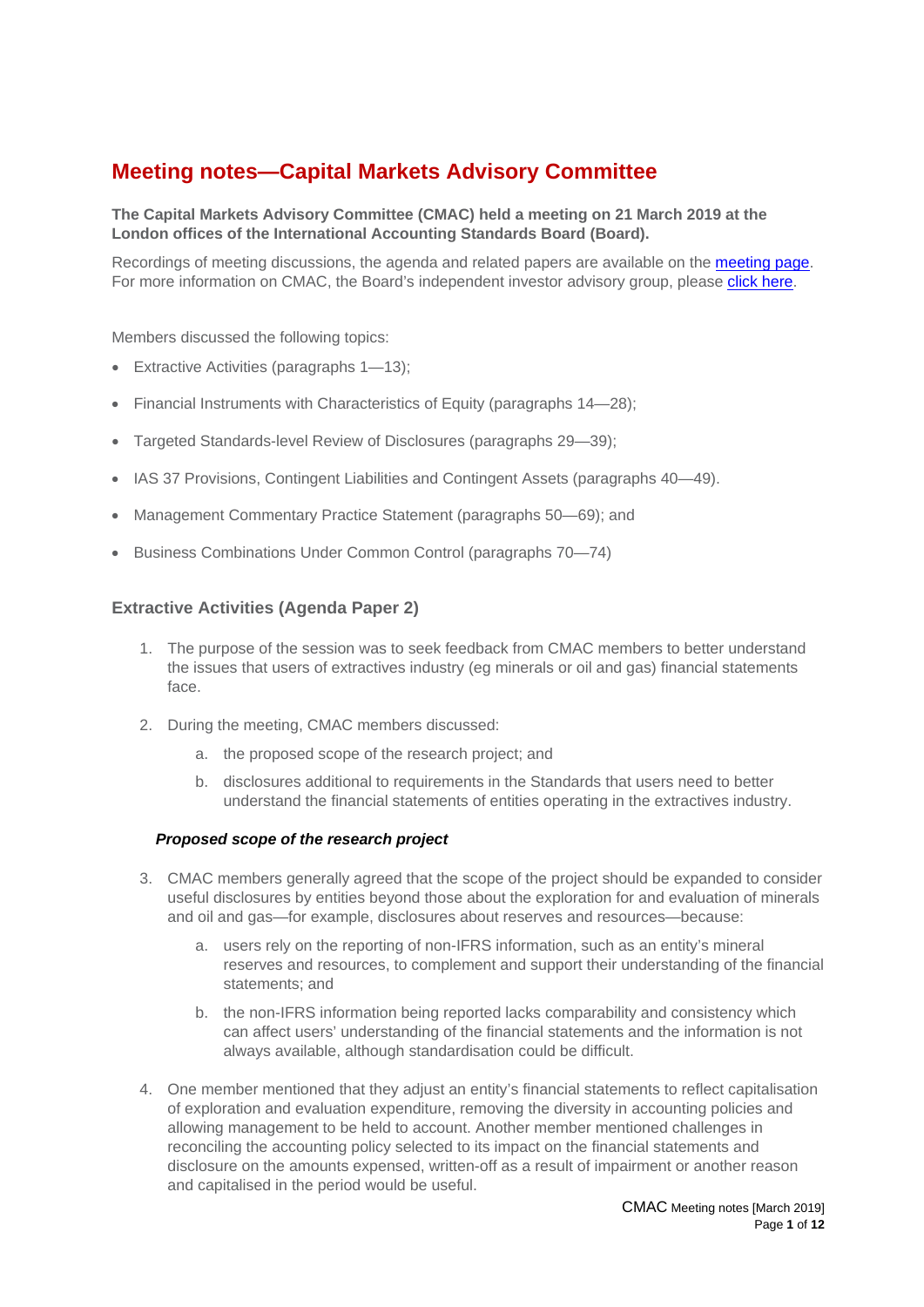- 5. In response to a Board member's question of whether a disclosure solution to the diversity of accounting policies would be better than standardising the policy, some members thought that it was better to provide information to allow users to make their own adjustments since they thought it too difficult to standardise current accounting practice.
- 6. One member said the Board should consider collaborating with the Sustainability Accounting Standards Board for the disclosure of non-IFRS information for insights into how to standardise the information.
- 7. Two members observed that exploration and evaluation expenditure is similar to research and development expenditure in the pharmaceuticals industry. One member said the development of an industry-specific standard for the extractives industry may have unintended consequences.
- 8. One member noted that the issue of climate change had emerged particularly strongly over the past decade and should be considered by the Board, given its impacts on reserves and resources, impairment and the useful life of a mine and its related assets.
- 9. One member stated that, given the specialist nature of the project's subject matter and of IFRS 6 *Exploration for and Evaluation of Minerals and Resources*, the Board should consider using a similar approach to that used by the Management Commentary project. Specifically, this member thought the Board would be able to obtain more detailed and useful information through discussing the project scope and future deliberations with a panel of industry experts.

#### *Additional disclosures*

#### *Minerals and resources*

- 10. Several CMAC members mentioned that, generally, the information for the oil and gas industry was better than the mining industry.
- 11. These members commented that better information by each metal or mineral was required, with one member mentioning information on the cost, the breakeven point and the profitability of each metal is needed.

#### *Other disclosures*

- 12. CMAC members suggested several disclosures that could help make information more useful for decisions. Among these suggestions, the following disclosures gained support around the table:
	- c. sensitivity analysis which reflects the material inputs into an entity's valuation of reserves and resources. For example, this could include explaining the effect of risks, such as price volatility, which could reasonably be expected to affect the entity's valuation of reserves and resources; and
	- d. climate change, and current and future costs related to the environment.

## *Next steps*

13. The staff will report the feedback from CMAC members at a future Board meeting and consider that feedback in the Board's deliberations about the proposed scope of the extractive activities research project.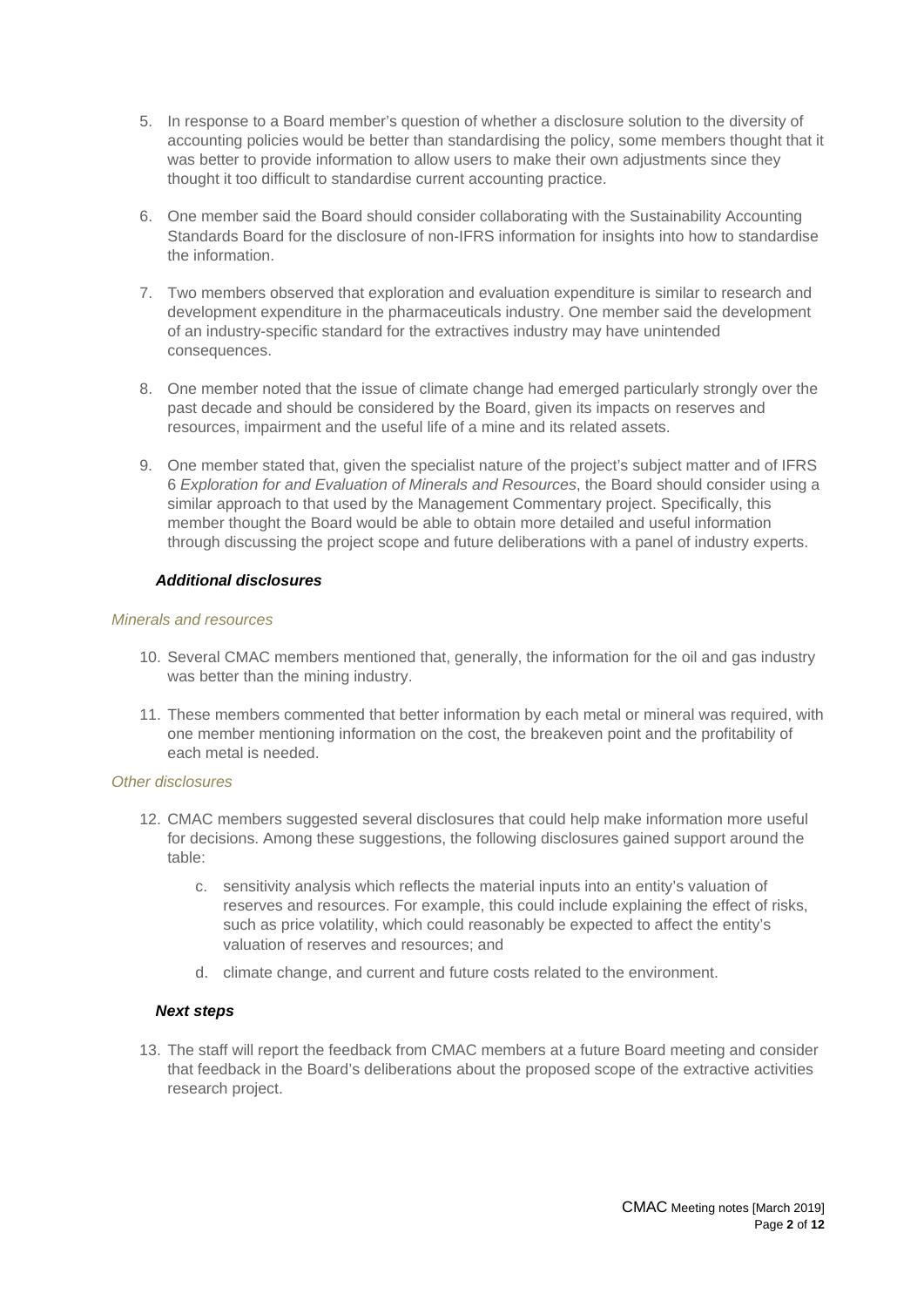## **Financial Instruments with Characteristics of Equity (Agenda Paper 3)**

- 14. The purpose of this session was to provide CMAC members an overview of feedback from investors—users of financial statements—on the FICE discussion paper and to seek their views on:
	- ‒ staff summary of investors' feedback and whether they have any further feedback for the Board; and
	- ‒ proposals in the discussion paper CMAC members would like the Board to prioritise.
- 15. CMAC members broadly agreed with the staff summary presented at this meeting and provided further insights and additional feedback in relation to the following proposals in the discussion paper:

#### **Presentation of equity instruments**

- 16. CMAC members echoed investors' feedback that there is limited support for attribution of total comprehensive income within equity, in particular, for derivative equity instruments, citing complexity as the main drawback. Nonetheless, the members consider information on the fair value of derivatives on own equity particularly important for analysing the entity's equity value; and they said it would be useful for entities to provide such information in disclosures.
- 17. One CMAC member said that investors in his jurisdiction (Japan) support the idea of entities disclosing attribution to equity instruments, noting that it would be particularly useful to equity investors.

#### **Presentation of financial liabilities— presentation of income and expenses arising from particular financial liabilities in other comprehensive income**

- 18. CMAC members agreed with the investors' feedback that most investors currently do not focus on analysing other comprehensive income (OCI). For that reason, the members do not support presentation of income and expenses in OCI, even with recycling. One CMAC member added that investors in his jurisdiction (Japan) strongly object to the approach that uses non-recycling of OCI.
- 19. Other CMAC members expressed a view that cash-coupon payments of this type of financial liabilities should be reflected in profit or loss. They support the reporting of the effect of remeasurement (for example, market-to-market movements) in OCI without recycling, while the ultimate cash amount settled should be recycled. In the view of these members, doing so would contribute to the income statement reflecting the true performance of the entity for the period.

#### **Disclosures**

Priority of financial liabilities and equity instruments on liquidation

- 20. While acknowledging the challenges summarised by the staff, CMAC members expressed a view that they would still find this disclosure particularly useful. In response to the challenges highlighted for complex group companies, a CMAC member suggested that sub-consolidation of the operating subsidiaries could be used where relevant.
- 21. CMAC members said that even if an entity is unable to provide this information, the disclosures of that fact and the reasons for such conclusion would be useful. For example, an explanation on what the priority depends on, such as an insolvency administrator's interpretation and decision would be useful. This information would help the holders of financial instruments to make judgements on what they might be able to get under different liquidation scenarios.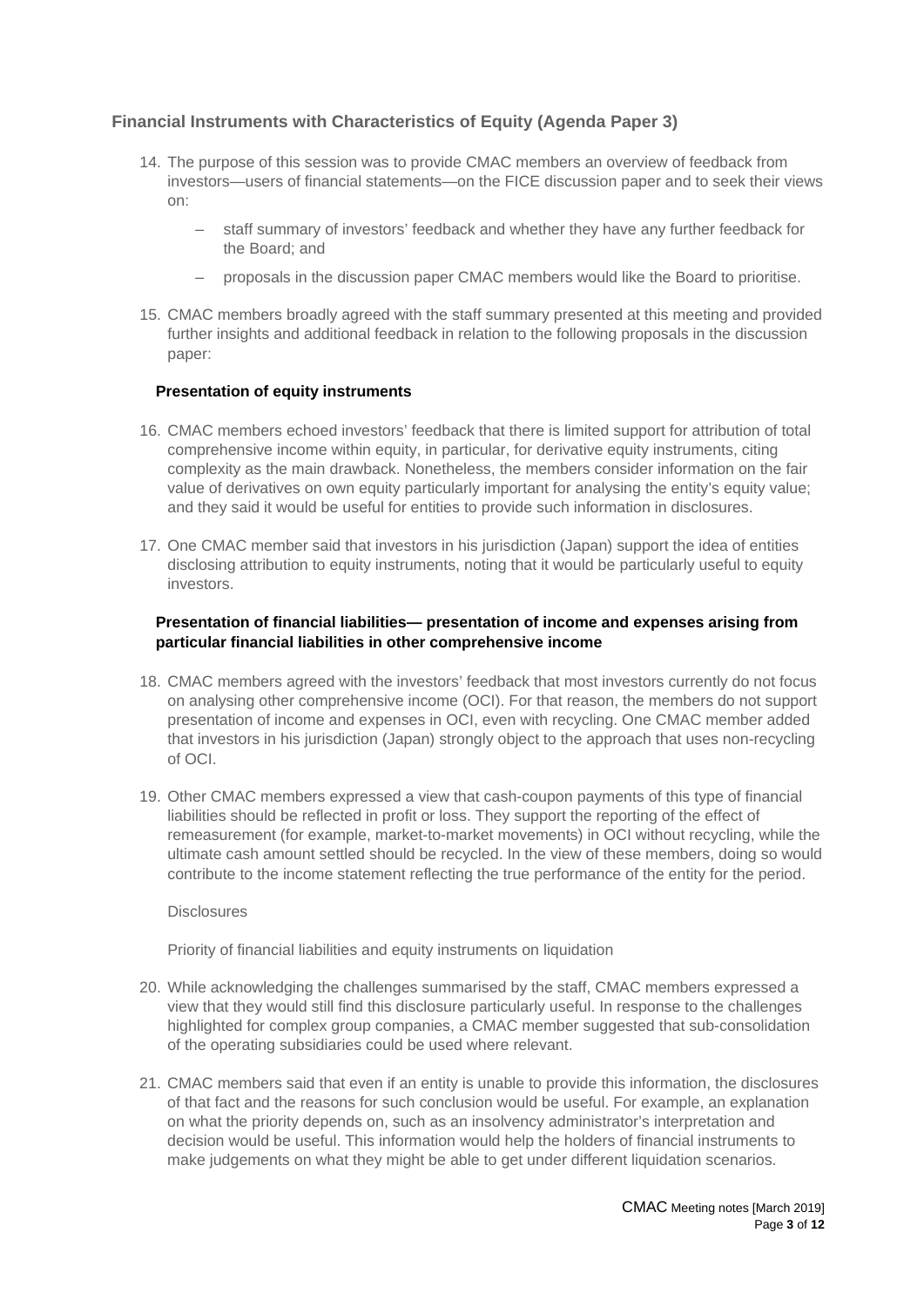22. However, one CMAC member expressed his concern that providing information on priority on liquidation could lead to voluminous disclosure, in particular, for large and complex banks and at the same time, providing a high-level summary might reduce the usefulness and reliability of the disclosure. This member also said that the explanation of why companies cannot provide this information might result in a 'boilerplate' disclosure.

#### Contractual terms and conditions

23. CMAC members echoed that, to avoid disclosure overload, it may be appropriate to provide a summary of key features and material information about the entity's capital or financing structure and include references, with hyperlink if possible, to other documents that provide further information such as prospectuses.

#### Classification

- 24. In response to the staff summary on concerns raised over the potential change in classification of some perpetual cumulative instruments, a CMAC member said that such instruments are deemed to be liabilities for the purpose of financial analysis regardless of their current accounting treatment. This type of financial instruments bears service costs (eg coupon payments) that are expected to be paid while the reporting entity is a going concern and commonly results in an ultimate cash payment on redemption—all characteristics of what would be deemed a liability.
- 25. Another CMAC member further elaborated that, in her view, using regulatory capital perpetual instruments issued by banks as an example, she treats the traditional types of such instruments (for example, Upper Tier 2 instruments) as liabilities. This is because, other than the issuer entity's option to defer service costs to maturity and their perpetual nature, they possess the characteristics of a liability, and behave like a liability—as demonstrated during the last financial crisis. In contrast, contingent convertible instruments issued more recently, such as Additional Tier 1 capital instruments, would be considered as equity for the purpose of the analysis because, subject to occurrence of the triggering event, they convert into ordinary shares.
- 26. The staff summary of investors' feedback includes a concern about potential market disruption resulting from early redemption of such instruments, triggered by a change in accounting classification. In response to this, a CMAC member said that a potential solution to this concern for the banking sector may be to allow transition through a "phase-in" arrangement similar to that allowed by prudential regulators for regulatory capital purposes. In her view, most of the traditional perpetual instruments issued by banks may be redeemed as they would lose their grandfather status (for regulatory capital purposes) in a few years. Another member highlighted the potential consequences of an unexpected early redemption on the entities' ability to raise future financing.
- 27. In relation to the interaction between the amount feature and the going concern principle, a CMAC member expressed a view that using the 'amount feature' to determine classification as a liability and an equity does not conflict with the application of the going concern principle.

#### **Next steps**

28. The Board will discuss detailed comment-letter analyses on the DP, including feedback provided by the CMAC members at this meeting, before deciding on the project direction.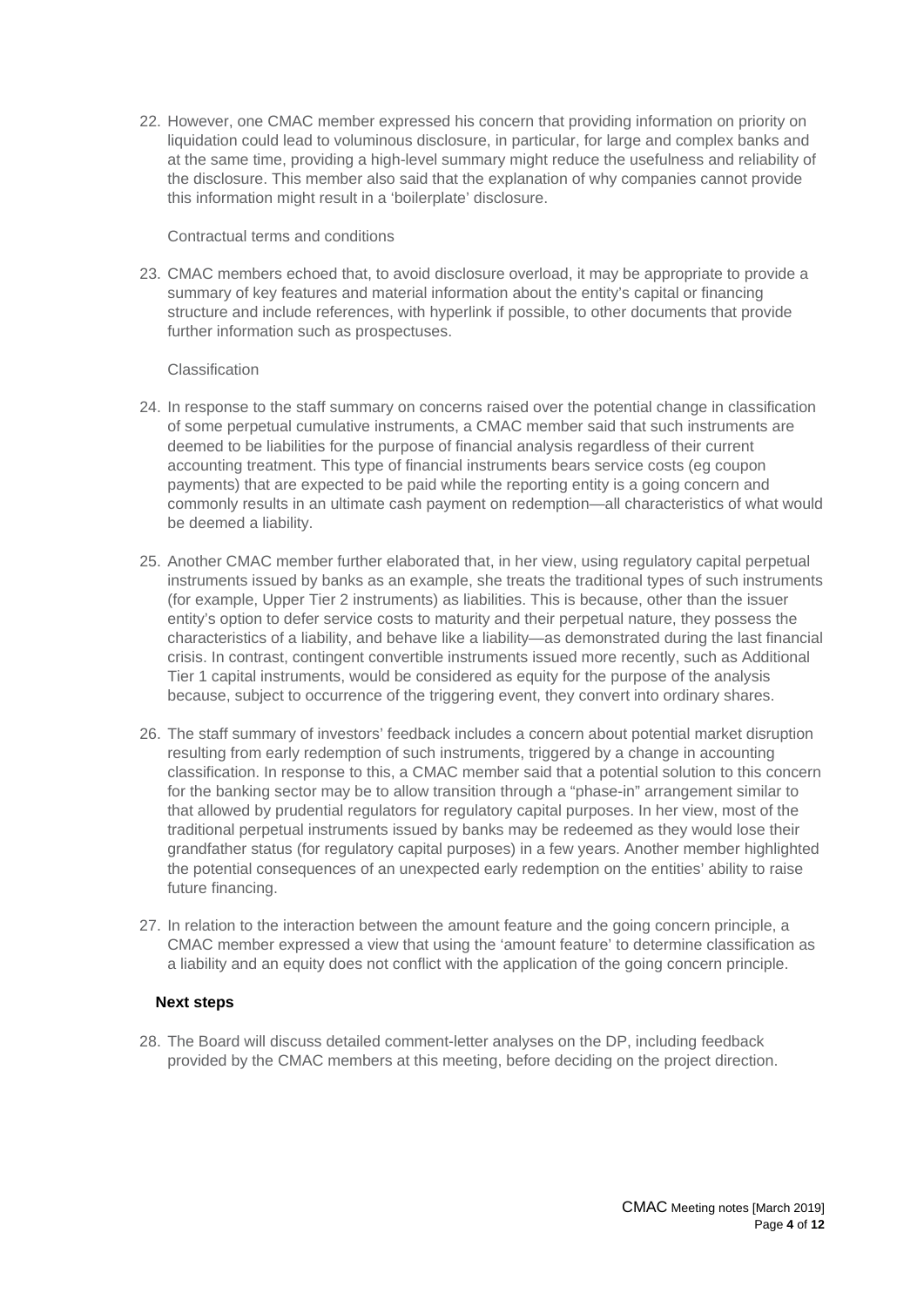## **Targeted Standards-level Review of Disclosures (Agenda Paper 4)**

- <span id="page-4-0"></span>29. The purpose of this session was to seek CMAC members' views on:
	- a. users' primary objectives relating to IAS 19 *Employee Benefits* and IFRS 13 *Fair Value Measurement* disclosures; and
	- b. users' suggested items of information that could be used to meet those objectives.
- 30. Specifically, CMAC members provided feedback on whether they agreed with the objectives and specific items of information identified in the staff's detailed outreach with users during November 2018 – March 2019 (see [Agenda Paper 4A\)](https://www.ifrs.org/-/media/feature/meetings/2019/march/cmac/ap4a-targeted-standards-level-review-of-disclosures-user-outreach-survey.pdf). Some CMAC members suggested additional items of information.

#### *IAS 19 Employee Benefits*

- 31. The detailed user outreach summarised in Agenda Paper 4A identified the following disclosure objectives for defined benefit plans:
	- a. A—forecast future pension obligations.
	- b. B—determine the value of the pension obligation to input into analyses for forecasting, such as enterprise value calculations.
	- c. C—evaluate the impact of the pension obligation on the entity's cash flows.
	- d. D—assess the appropriateness of the assumptions and amounts underlying the entity's valuation of its pension obligation.
	- e. E—understand the economics of the plan(s) held by the entity and specifically, the risks to which the plan(s) expose the entity. This also allows users to assess any potential future exposures.
	- f. F—understand the sensitivity of the pension obligation to different assumptions to determine appropriate risk adjustments.
	- g. G—understand the risks, and expected future cash flows, associated with *closed*  defined benefit plans. This includes understanding the time period over which any remaining obligations is expected to wind down.
	- h. H—understand the effect of an entity's plan(s) on the primary financial statements.
- 32. CMAC members provided the following feedback on users' identified disclosure objectives:
	- a. most CMAC members supported objectives A, B, C and H. Some of these members mentioned one or all of objectives A, B and C as the most important.
	- b. some CMAC members supported objective F. However, one CMAC member did not find objectives E and F particularly relevant to their analysis.
	- c. one CMAC member suggested amending objective G so that it applies to all defined benefit plans *including* closed defined benefit plans.
- 33. CMAC members provided the following feedback on specific items of information that users suggested could be used to meet their objectives on defined benefit plans:
	- a. most CMAC members said that almost all the specified items of information would provide information that is useful in meeting their objectives.
	- b. most CMAC members strongly supported disclosure of information that explains the differences between various pension plan valuations. Two CMAC members said that they are most interested in the buyout valuation of the pension obligation. One of these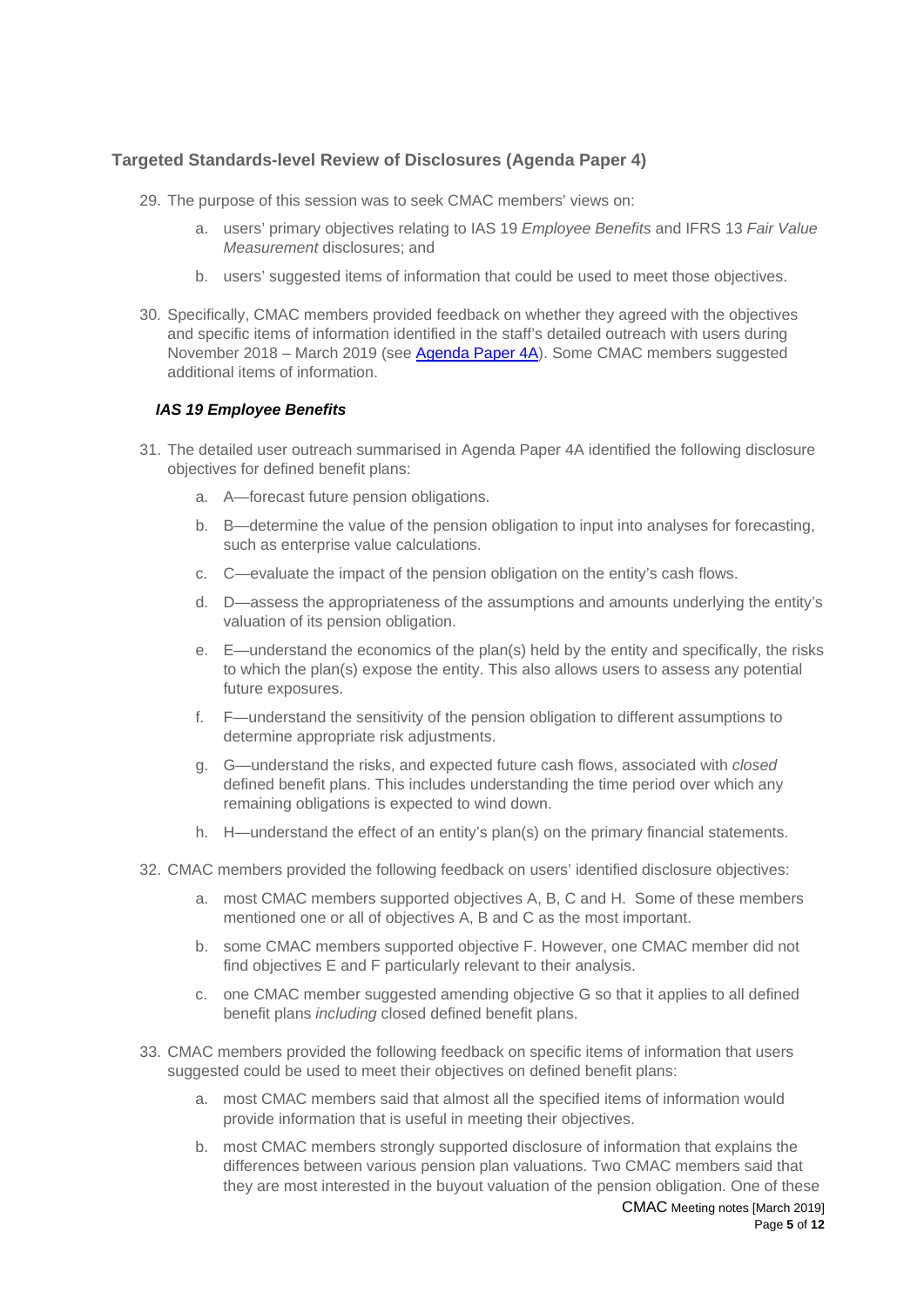members added that this valuation would be the most comparable valuation across companies and the most relevant for their enterprise value calculations. A few CMAC members, however, acknowledged that determining the buyout valuation of the pension obligation would be costly.

- c. many CMAC members supported disclosure of the expected contributions into the plan(s), either as agreed with the trustees or internally budgeted. Some of these members highlighted this information as very important and added that it is particularly helpful for estimating and forecasting free cash flows.
- d. a few CMAC members stated that sensitivity analysis is important. One of these members prioritised comparability of this information across companies and supported the method illustrated in Appendix A of Agenda Paper 4A.
- 34. CMAC members suggested the following additional items of information that could be used to meet their objectives on defined benefit plans:
	- a. two CMAC members said that the deferred tax asset related to the pension obligation should be disclosed. One of these members added that this information is needed to derive entities' enterprise value. However, the information is not generally available today.
	- b. one CMAC member said that information to understand the impact of multi-employer plans, including mortality assumptions and the duration of plan assets should be provided.
	- c. another CMAC member said that information about any agreements in place with plan trustees, and any guarantees relating to pension obligations within a group should be disclosed.

#### *IFRS 13 Fair Value Measurement*

- 35. CMAC members provided fewer comments on IFRS 13 compared to IAS 19.
- 36. One CMAC member supported the following disclosure objectives:
	- a. D—assess the appropriateness of the inputs, techniques and amounts underlying an entity's fair value measurements; and
	- b. E—understand the nature and characteristics of the assets and liabilities measured at fair value, particularly for complex or hybrid instruments.
- <span id="page-5-0"></span>37. CMAC members provided the following feedback on specific items of information that users suggested could be used to meet their objectives on fair value measurements:
	- a. one CMAC member supported disclosure of the breakdown of the type of instruments within each level of the fair value hierarchy; reconciliation between opening and closing balances of Level 3 fair value measurement; and disclosure of the fair value of financial investments not held at fair value.
	- b. another CMAC member supported narrative information about how an entity has determined the level of the fair value hierarchy to which an instrument belongs. This member expressed doubt about whether the other identified *additional* disclosures (i.e. items of information suggested by users that are not already required by IFRS 13) would improve their understanding of fair value measurement or allow them to better compare entities.
	- c. another CMAC member supported disaggregation of the fair value of assets and liabilities recognised on the balance sheet by instrument type. This member added that such information would be particularly important for interim financial reports.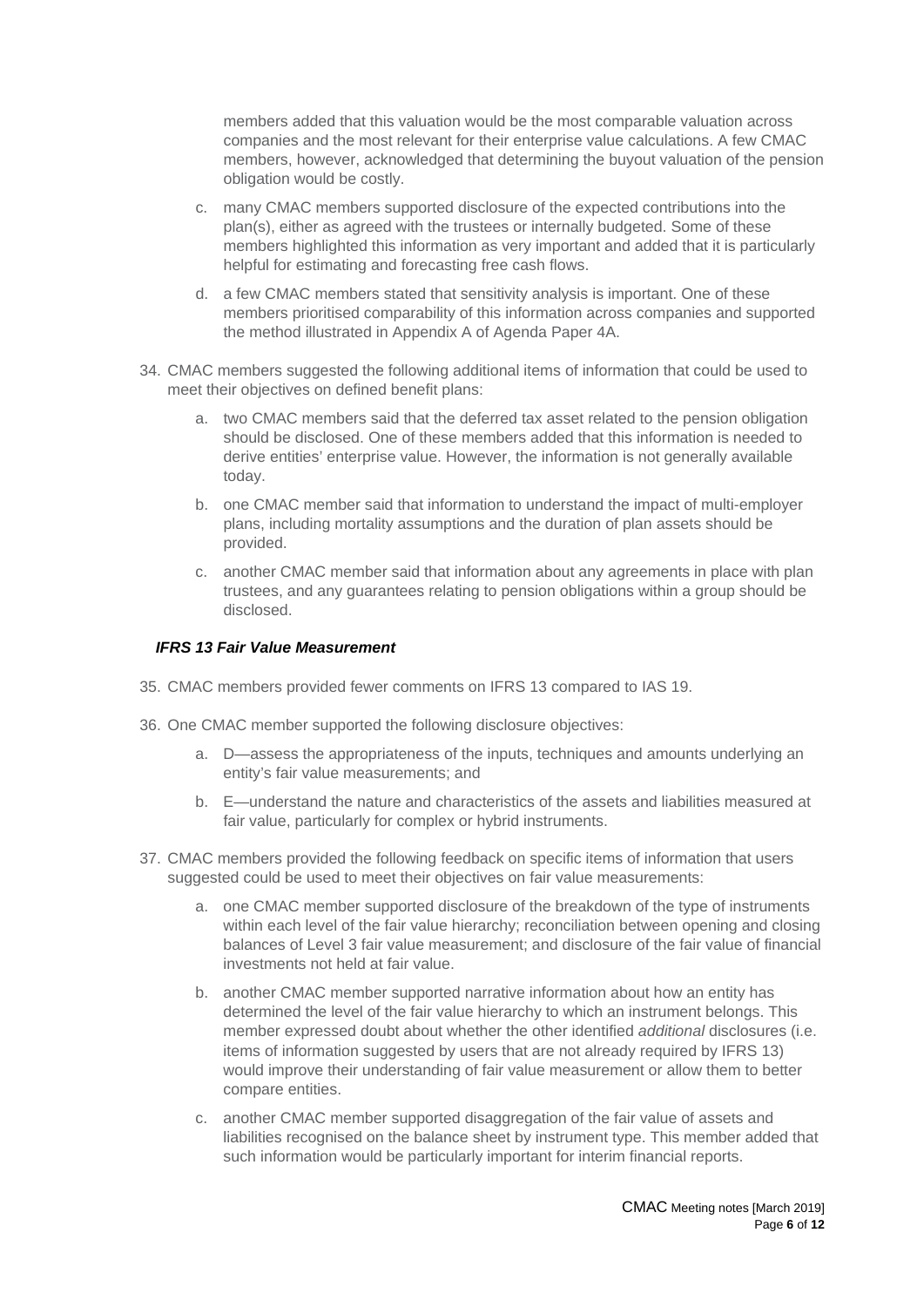- 38. CMAC members suggested the following additional items of information that could be used to meet their objectives on fair value measurements:
	- a. the CMAC member referred to in paragraph [b](#page-5-0) said that their ideal set of information, in addition to the information disclosed today, would include the amount of income generated by Level 3 assets, the amount of capital that Level 3 assets consume and the duration of those assets. This member added that such disclosures would be helpful to improve comparability between entities, especially between financial entities.
	- b. a few CMAC members supported the provision of fair value disclosures in a tabular format. Several members commented that IFRS 13 disclosures are often voluminous and one member added that voluminous disclosures are more helpful and understandable in a tabular format than in a narrative format.

#### *Next steps*

<span id="page-6-0"></span>39. The staff will include feedback from CMAC members in the summary of outreach activities that they plan to present to the Board at its May 2019 meeting.

## **IAS 37 Provisions, Contingent Liabilities and Contingent Assets (Agenda Paper 5)**

- <span id="page-6-1"></span>40. The purpose of this session was to seek CMAC members' views on the scope of a possible project to make targeted improvements to IAS 37 *Provisions, Contingent Liabilities and Contingent Assets*.
- 41. Specifically, CMAC members discussed whether the Board should:
	- (a) align the liability definition and supporting guidance with the *Conceptual Framework;*
	- (b) clarify which costs to include in the measure of a provision; and
	- (c) specify whether the rate at which an entity discounts its provisions for the time value of money should include or exclude the entity's own credit risk.

#### **Aligning liability definition and guidance with the** *Conceptual Framework*

- 42. Several CMAC members expressed support for aligning the IAS 37 liability definition and supporting guidance with the *Conceptual Framework,* including replacing IFRIC 21 *Levies* with new application guidance. They reasoned that levies that accumulate over a period should be recognised on an accrual basis (ie progressively) rather than at the point in time when an entity takes the action that triggers payment of the levy. In response to a question from a Board member, some CMAC members said even levies of fixed amounts should be accrued over the period to which they relate.
- 43. A CMAC member questioned some of the terminology. The staff clarified that the phrase 'no practical ability to avoid' in the *Conceptual Framework* is intended to have a similar meaning to 'no realistic alternative' in IAS 37. If the Board decides to align the IAS 37 liability definition and supporting guidance with the *Conceptual Framework*, it would consider whether to also align the terminology.
- 44. In response to questions from CMAC members, the staff clarified that, if IAS 37 requirements are aligned with the *Conceptual Framework*, liabilities for some types of levies might continue to be recognised at a point in time, rather than progressively over a period. In some of those cases, the entity might also need to recognise an asset and amortise the asset over a subsequent period. The accounting could vary depending on the facts and circumstances.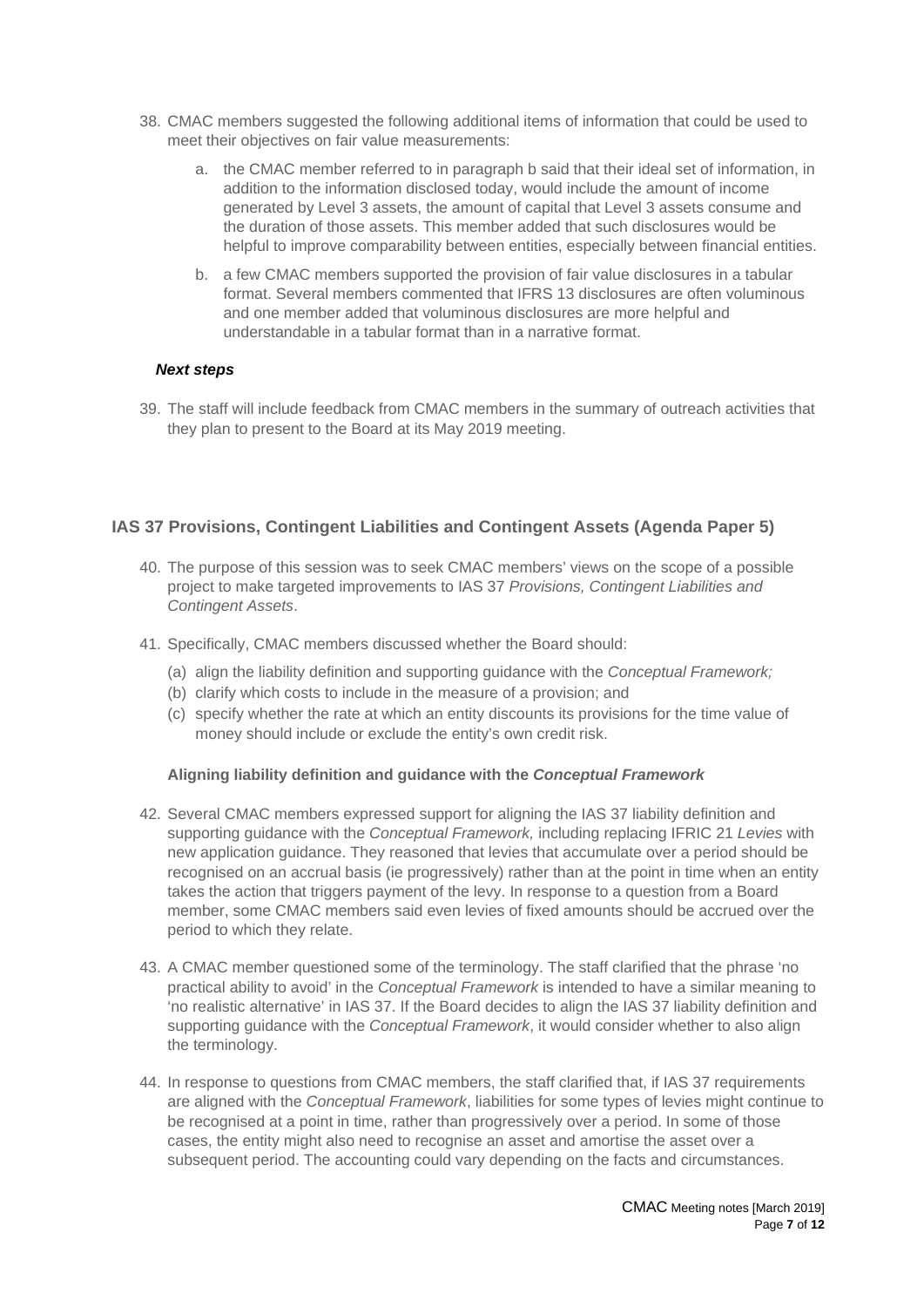#### **Clarifying which costs to include in the measure of a provision**

- 45. A CMAC member asked about current practices for measuring provisions. The staff said they were aware that some companies include only incremental costs; other companies also included an allocation of other directly related costs, but the Board does not have data on how prevalent the different practices are.
- 46. CMAC members had no other comments on this topic.

#### **Specifying whether discount rate includes own credit risk**

- 47. CMAC members expressed support for excluding an entity's own credit risk from the rates used to discount provisions. They reasoned that including an entity's own credit risk:
	- a. would produce a counter-intuitive result—higher risk entities would record smaller provisions;
	- b. could create volatility; and
	- c. would not provide useful information if an entity is a going concern.
- 48. Two CMAC members suggested specifying more precisely in IAS 37 the discount rates that should be used to measure provisions.

#### *Next steps*

<span id="page-7-0"></span>49. At a future Board meeting, the staff will report the comment gathered from CMAC members. This will help the Board decide whether to undertake a project to make targeted improvements to IAS 37 and, if so, which aspects to consider improving.

#### **Management Commentary Practice Statement (Agenda Paper 6)**

- <span id="page-7-1"></span>50. The purpose of this session was to seek CMAC members' views on:
	- (a) challenges in current practice of reporting performance and position in management commentary;
	- (b) the interaction between management commentary and other reports;
	- (c) overview of performance and position;
	- (d) forecasts and targets in management commentary; and
	- (e) information about tax in management commentary.

#### *Challenges in current practice of reporting performance and position in management commentary*

- 51. Overall, CMAC members observed that the challenges identified by the staff reflected issues they recognised in practice. A few members asked that staff also consider additional challenges:
	- (a) difficulty in understanding the link between management commentary and the financial statements. The lack of a clear connection often necessitates discussion with management, which is not possible for all users.
	- (b) inconsistent information reported in different periods; for example, when a metric previously used in management commentary would show an unfavourable performance in the current period, the entity uses a different metric that shows a more favourable outcome.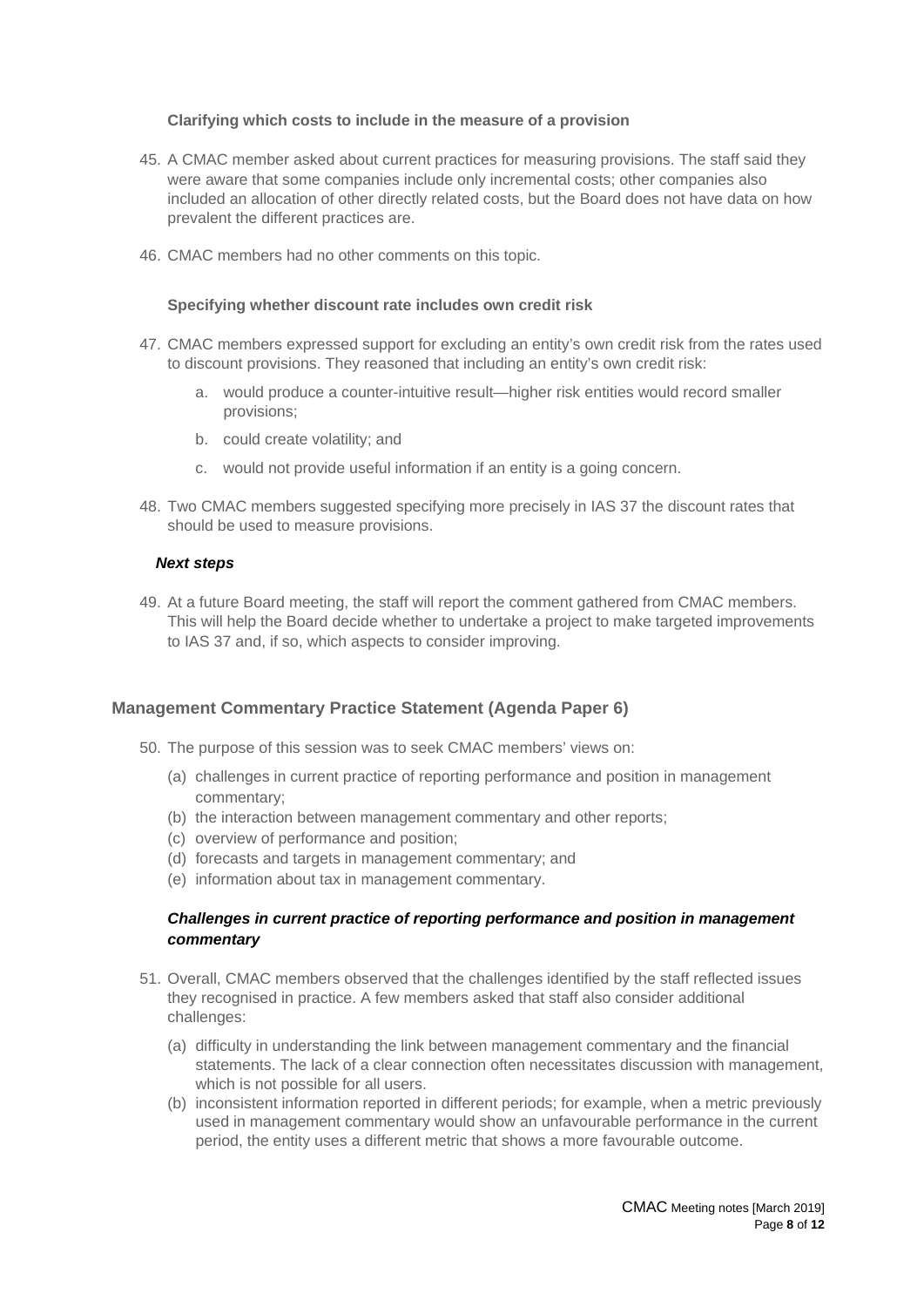(c) information on intangibles is not sufficiently detailed. In particular, management commentary does not include sufficiently disaggregated information to help users identify which expenditure is for maintenance and which is for business growth.

#### *The interaction between management commentary and other reports*

- 52. CMAC members discussed the staff's proposals for incorporating information into management commentary by cross-referencing to financial statements and to other reports published by the entity.
- 53. Some members agreed that cross-referencing between management commentary and financial statements (which some referred to as 'internal cross-referencing' when management commentary and financial statements are part of the same document) was helpful and could avoid unnecessary duplication.
- 54. Members' suggestions on good practice of cross-referencing included:
	- (a) avoiding excessive cross-referencing;
	- (b) avoiding long chains of cross-references;
	- (c) using two-way cross-referencing, particularly in electronic documents; and
	- (d) clearly identifying the cross-referenced information.
- 55. Some members cautioned against incorporating information in management commentary by cross-referencing to entity's reports other than financial statements, because:
	- (a) if information is material, it should be included directly in the text of management commentary rather than be incorporated by cross reference, even if that results in duplication. Those members were concerned that cross-referencing to the entity's published reports, other than the financial statements, could discourage preparers from reporting material information in management commentary or make it more difficult for users to see a 'coherent story'. A few members suggested that management commentary needs to be a stand-alone document which contains all necessary material information and any cross references should only be used to refer to additional information. A member emphasised that the request for a stand-alone document was not just about convenience or about easily accessing information in a single location—it was also about reducing the chances of the user missing material information.
	- (b) doing so has possible legal implications. A few members were concerned that in some jurisdictions, for example, the United States, a cross-reference from management commentary to information in another document could be interpreted to include that the whole document—not just the referenced information—is legally part of the management commentary.
- 56. Other members suggested that cross-referencing to the entity's published reports, other than the financial statements, may be appropriate if:
	- (a) the other report is filed as part of the annual report of which management commentary forms part, for example, the corporate governance report; and
	- (b) the cross-reference is to regulatory filings in a regulated industry, for example, crossreferencing to Basel Pillar 3 reports in the banking sector.
- 57. A member commented that cross-referencing to external reports published by other parties may be useful if the entity discusses key performance indicators reflecting how the entity is perceived in the market—adding that it is helpful to know the source of the indicators.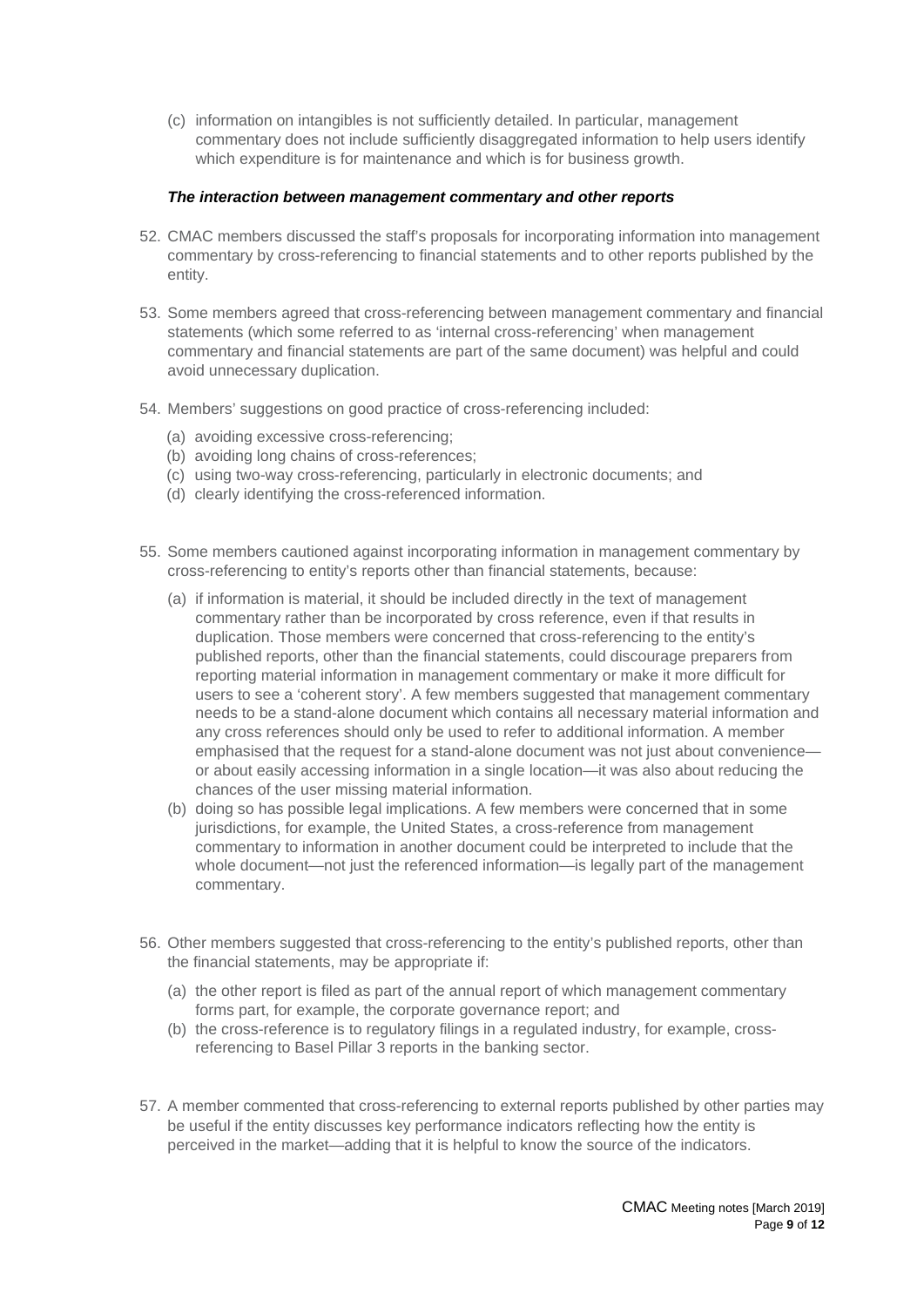- 58. Another member emphasised that cross-referencing within management commentary itself is helpful.
- 59. A member recommended that in developing the proposals for the revised Practice Statement, the Board should consider the guidance on cross-referencing in the EU Non-Financial Reporting Directive on non-financial information.

#### *Overview of performance and position*

- 60. A member reported that from experience, overviews and earnings releases tend to be overly positive even when the financial statements do not support such optimism. That member did not expect that introducing a requirement to provide an overview would necessarily change this current practice of positive bias because at present management changes information it reports only in response to investor challenges and queries. Another member agreed that dialogue with investors, where investors asked the entity to include specific information was generally a disciplining mechanism to improve entities' reporting.
- 61. One member said that the market and competitive context is often missing from an overview the financial performance of an entity is often discussed in isolation. That member suggested that factual information on an entity's market position, such as whether it is losing or gaining market share and whether its position in the market is sustainable, should be included in the high-level overview of performance and position.
- 62. A few members agreed that performance measures (including adjusted performance measures) should be included in the overview of performance and position but added that more information than just the measures themselves was required. The members said that information such as why those measures are used, and why measures have been replaced and new ones introduced, should be explained. However, another member commented that requirements to explain reasons for changing such measures could lead entities to stop reporting those measures in management commentary and just include them in other communications.
- 63. One member suggested that matters discussed in the entity's capital markets days should be included in the overview, or at least elsewhere in the management commentary. However, a few members disagreed, saying that including all those matters in the management commentary would unnecessarily inflate it and suggested that such duplication would not be needed, provided that capital markets communications were publicly available.

#### *Forecasts and targets in management commentary*

- **64.** A few members agreed with the proposal of including in management commentary forecasts and targets published elsewhere because it is helpful to confirm their continued validity or to see that they have changed.
- **65.** A member commented on the feedback from the Management Commentary Consultative Group that a requirement to include in the management commentary previously published forecasts could discourage entities from publishing forecasts elsewhere. In that member's opinion, this was not a downside as it was preferable to just have forecasts which were subject to the rigour applied to management commentary. However, a few members disagreed, saying that forecasts prepared by management would still be useful information for their analysis regardless of the level of oversight over those forecasts. Accordingly, in those members' view, management should not be deterred from providing forecasts elsewhere.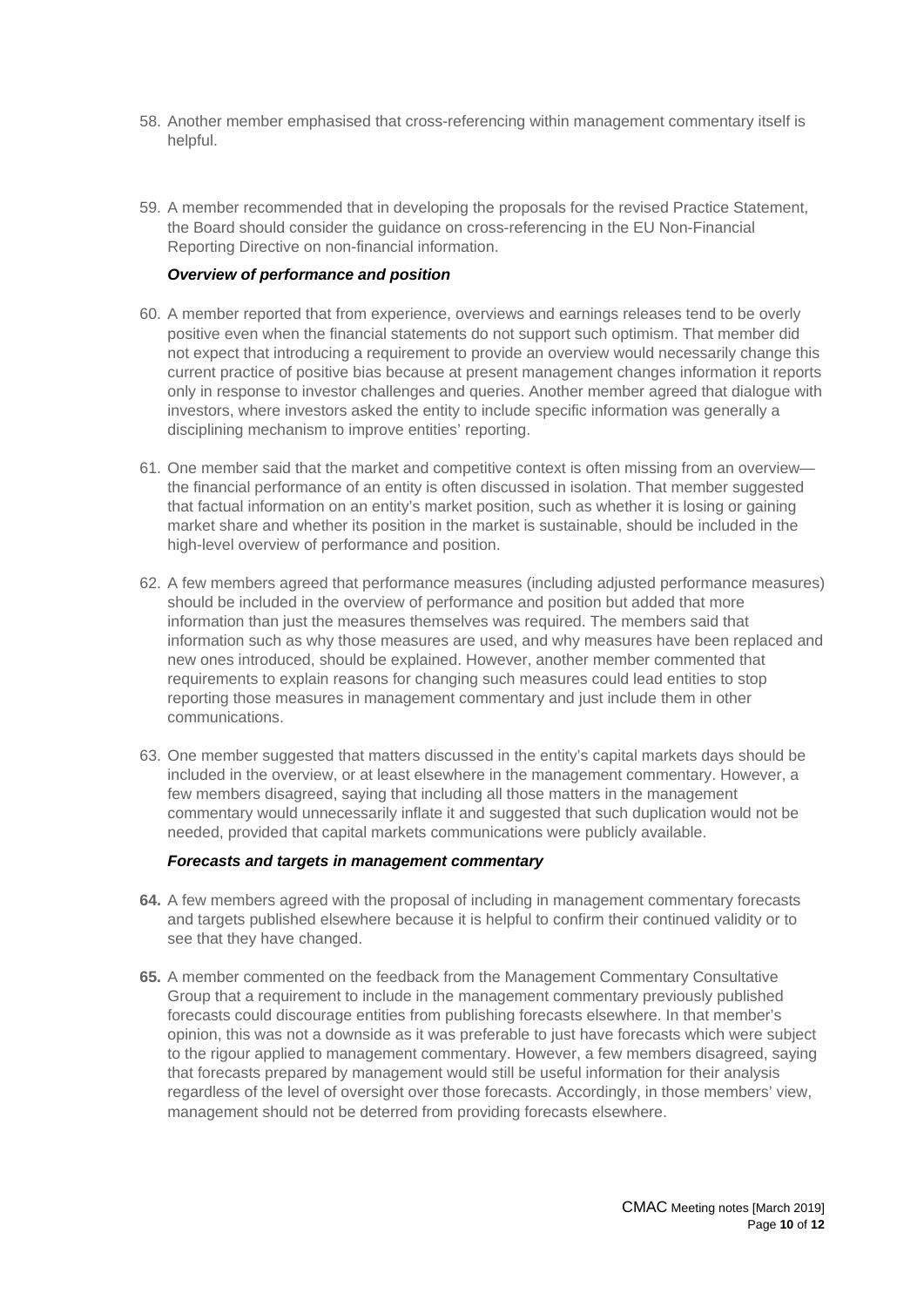66. A few members said information about matters known to management that could affect the future of the entity would be more useful to users than an entity's own forecasts, because users can use such information for their own forecasting.

#### *Information about tax in management commentary*

- **67.** Most members said they would like more information on tax in management commentary, particularly on cash tax rates. Some members said that management needed to provide discussion when the cash tax rate differs from the effective tax rate in the profit or loss statement so users can understand the reason for the difference and if the difference was expected to continue in future. Most members agreed that they are not expecting management to forecast a rate of tax, but instead want information on the sustainability of the tax rate and on factors that could cause the tax rate to change. Members suggested including the following information about tax:
	- (a) geographical mix, including levels of losses by jurisdiction;
	- (b) tax incentives, tax breaks and tax credits;
	- (c) tax litigation;
	- (d) deferred tax assets; and
	- (e) tax losses carried forward.
- 68. A few members suggested that management commentary should discuss management's plans for when the current economic cycle, characterised by low tax rates that have contributed to profitability, comes to an end and entities may have to pay higher taxes in the future.

#### *Next steps*

<span id="page-10-0"></span>69. The staff will consider the feedback from CMAC members in preparing future agenda papers for the Board.

#### **Business Combinations Under Common Control (Agenda Paper 7)**

- <span id="page-10-1"></span>70. The purpose of this session was to seek input from CMAC members on:
	- a. whether the measurement approaches being developed by the staff for business combinations under common control would meet the information needs of the receiving entity's investors, lenders and other creditors. Those approaches are a current value approach based on the acquisition method set out in IFRS 3 *Business Combinations* and a predecessor approach; and
	- b. how to determine when each of those approaches should be applied to a business combination under common control.
- 71. Members discussed whether a current value approach should be applied to business combinations under common control that affect non-controlling shareholders (non-controlling interest, NCI) in the receiving entity. In particular, members discussed if that method should be applied to all or only some such transactions and if only to some, how that distinction should be made. A few CMAC members who commented on the topic supported the use of a current value approach when a transaction affects NCI in the receiving entity. Two of those members, for the reasons discussed in Agenda Paper 7, also supported the staff's tentative view that requiring current value information only in those NCI scenarios when the receiving entity's equity instruments are traded in a public market is a viable approach to explore, if the Board continued to pursue a current value approach for some transactions that affect NCI. No members objected to that view. Two members highlighted that this is a complex area and that they don't have significant practical experience dealing with such transactions. Nevertheless, one of those members suggested that considering cost-benefit factors could lead to a